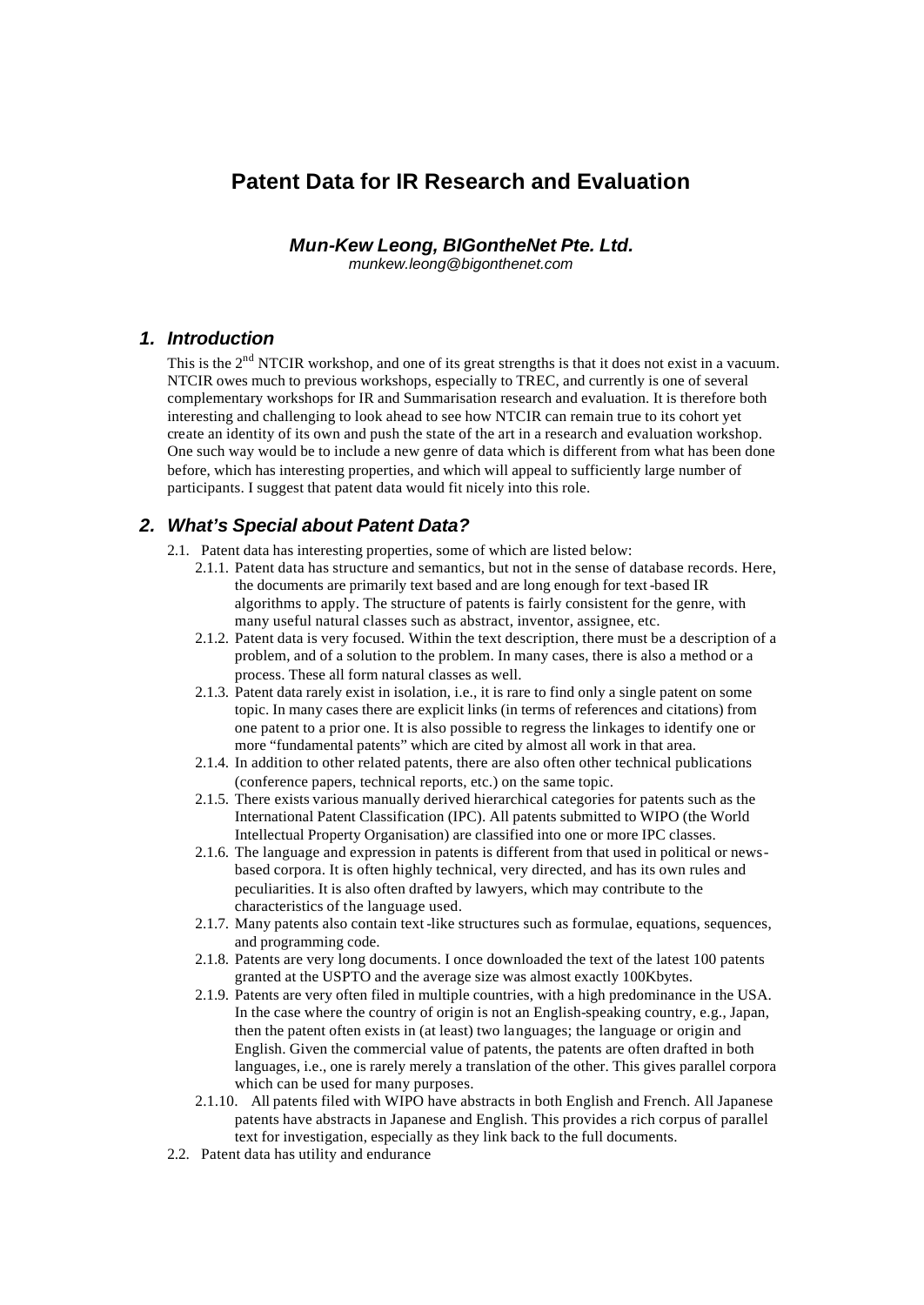- 2.2.1. Unlike much of the data used in IR evaluation workshops, patent data ages very gracefully. It continues to be searched and referenced long after the patent was filed.
- 2.2.2. Patents may be thought of as a full disclosure of a method, process, whatever, to the granting body in return for time-limited exclusivity protected by law. Patent data therefore necessarily contains valuable information.
- 2.2.3. There are systems which provide free search of recent patent data, but charge for searching older patents. This illustrates the fact that patents have both utility (someone is willing to pay for it) and endurance.
- 2.3. There are alternative methods for searching and accessing patent data
	- 2.3.1. Patents have been around for a long time, and so has searching for them. When patent systems were computerised, so were the searching.
	- 2.3.2. Many non-IR (i.e., non-fulltext) patent search was done on mainframe database systems. Search was restricted to the structured fields in the database records.
	- 2.3.3. More importantly, there are many professional searchers who do nothing but search for patents and patent prior art.
- 2.4. There are many close areas of research
	- 2.4.1. Other than IR and summarisation, there are other close research fields which have interest in patent data.
	- 2.4.2. These include database retrieval of patents, automatic information extraction (IE) and template filling, automatic abstract generation, translation, etc.
- 2.5. The IP (intellectual property) business is booming
	- 2.5.1. Last, but not least, patent data is important because there is a global upsurge on the importance of intellectual property
	- 2.5.2. Consequently, there is substantial amounts of funding going into IP search and access.

## *3. Patent Data will contribute to IR Research*

- 3.1. There is real world demand for better patent retrieval, with users asking for the following: 3.1.1. Better quality retrieval. Everybody wants better precision and better recall. A typical
	- patent assessor (in a patent office) realistically gets about ½ hour to do a prior art search. 3.1.2. Greater transparency. Patent searchers (like many professionally trained searchers) want
	- to know why a particular document is retrieved or rejected. It was relatively easy to understand (even if sometimes incorrectly so) simple Boolean retrieval in a database, and ordering (or sorting) by a given field (e.g., reverse chronological order). It is much more difficult for a lay end user to understand ranking algorithms or pseudo-relevance reweighting schemes. This requires the user to trust the system rather than her or his own searching skills.
	- 3.1.3. Guarantees of comp leteness. While it's easy for a user to compensate for false positives in the results (just throw them away), it's much more difficult to compensate for missing relevant results.
	- 3.1.4. Multilingual and cross-language searching. This is especially useful for "patentbusting", i.e., when someone is trying to invalidate an existing patent. In particular, to invalidate US patents, patent-busters look to Eastern European patents which are often not in English.
- 3.2. Scope for additional interesting research
	- 3.2.1. Other than the above, IR is moving towards handling semi-structured data. In particular, IR as a first step followed by IE (information extraction). Efforts such as XML tagging, etc., are steps in that direction.
	- 3.2.2. There is a lot of room for User Interface (UI) research both with respect to the searching of patents, and also to the domain specific applications riding on top of the searches.

### *4. Opportunities for Summarisation Research with Patent Data*

I am not a researcher in the summarisation field, so the points below are possibly suggestions only:

- 4.1. Natural classes within a single document. As mentioned above, the natural classes within a patent (the problem, solution, etc.) are obvious goals for summarisation engines.
- 4.2. Natural linkages and operations across multiple documents. There is a demand for text summarisation across multiple documents. The summary may be in text, but may sometimes be more accessible in the form of tables or other structured data. In particular, there is the concept of a "patent map", which is again something done by patent professionals. In a grossly simplified way, it may be thought of as a table of methods against problems. If a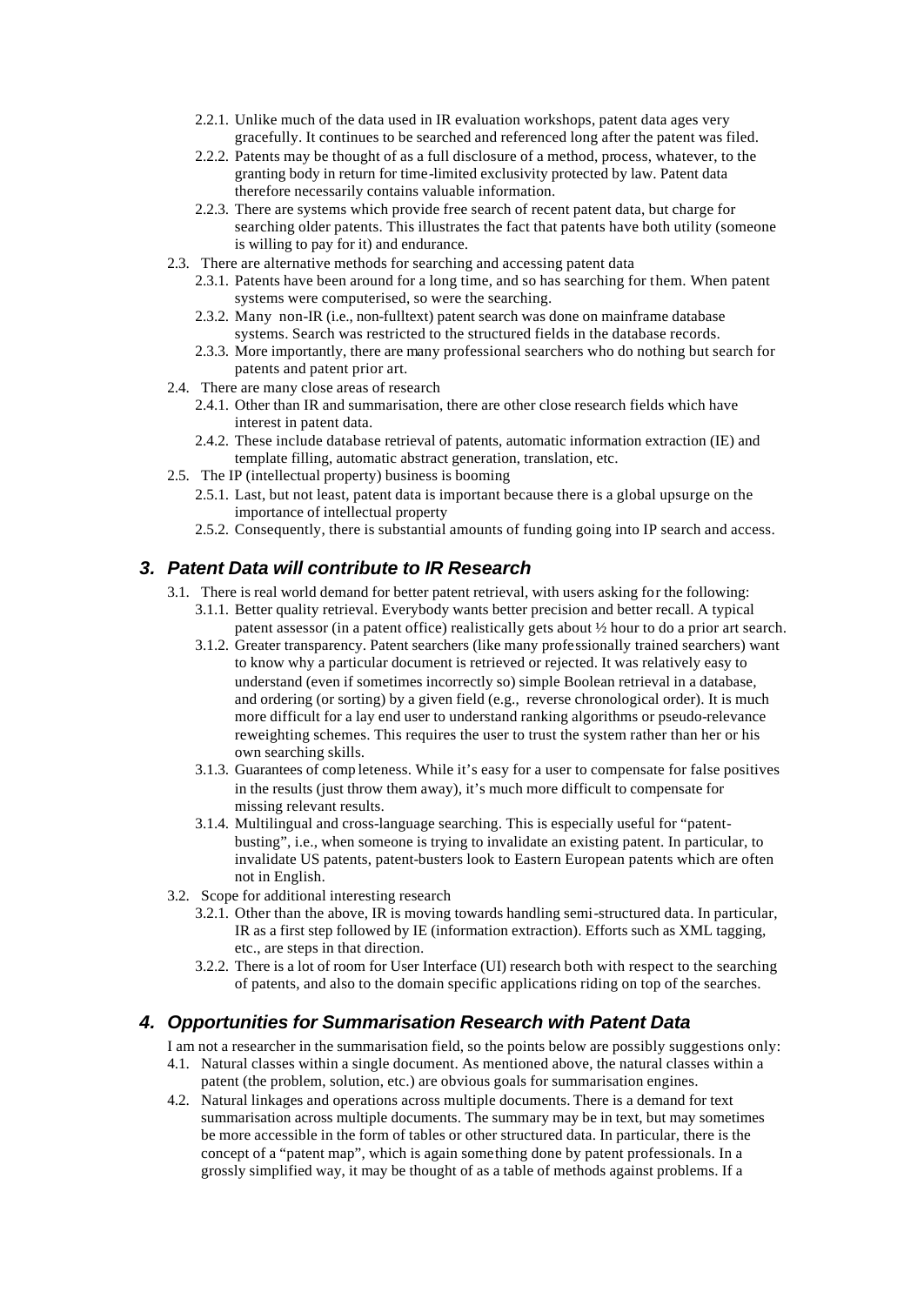known method has yet to be applied to an existing problem (i.e., that table cell is empty), then there might be an opportunity for research (or a patent) along those lines.

- 4.3. Built in history and evolution. As mentioned earlier, the maturity of a research topic can be measured by the patents filed in them. This provides many possible targets for summarisation research.
- 4.4. Fertile area to work across languages. With the large corpora of parallel text in abstract and full patent forms, patent data provide lots of material for research across languages.

## *5. Taking the Controlled Environment of NTCIR to the Real World*

- 5.1. What's needed to go from a controlled environment to the real world?
	- 5.1.1. Real data with utility, in sufficient completeness for its genre
	- 5.1.2. Provide access to the data using the IR engines to be evaluated
	- 5.1.3. Real users who will use the search engines and whose real world retrieval and use actions can be captured for analysis.
- 5.2. Patent data and NTCIR can provide the bridge
	- 5.2.1. Patent data, if sufficiently complete (this is flexible depending on alternative avenues of access to the patent information), will form a collection that has utility and which will attract the required users
	- 5.2.2. NTCIR can provide a neutral and anonymous website to provide worldwide access to the data using the IR engines to be evaluated. Since all access will be through the website, NTCIR can measure user actions, etc., through normal web measuring and analysis tools.
- 5.3. Evaluation of patents in the real world
	- 5.3.1. Moving to the real world abstracts away from "relevance" as the dominating concept in evaluation. There are many problems with defining relevance and maintaining consistency across assessors and between assessors and users.
	- 5.3.2. Evaluation is moved to a user-centric perspective. It is still linked to the concept of relevance but indirectly, i.e., it is assumed that user actions are predicated on the utility of the documents retrieved. Relevance may also be defined as documents of high utility to a given user.
	- 5.3.3. Evaluation in the real world most likely has to be statistically based. This requires a large number of real users, which fortunately is possible if the data has high utility and the interface (website) has a good presence (well designed, fast response, high uptime).

## *6. A Possible Real World Scenario for Evaluation with Patent Data*

- 6.1. Methodology
	- 6.1.1. Have all the participant systems index the same data
	- 6.1.2. Define a common input and output format, e.g., using XML
	- 6.1.3. Have a website on NTCIR where patent search can be done with the actual search system being anonymous. There can be a common search screen, with results coming from an engine selected at random, or even from all the engines (i.e., metasearch) and displayed individually.
	- 6.1.4. Another possibility would be to make all the engines anonymously available but uniquely identifiable on the website with the same UI for each.
- 6.2. Metrics
	- 6.2.1. The evaluation must be based on measuring user actions. The performance of the systems is no longer being measured using fixed queries or relevance judgements.
	- 6.2.2. Possible interactions which may be used as metrics include:
		- 6.2.2.1. How the user interacts with the result list
		- 6.2.2.2. Which patent documents are retrieved and from which system
- 6.3. Analyses
	- 6.3.1. The analysis of the data collected must be statistical, i.e., look for statistically significant patterns of use correlated with particular search systems.

## *7. Other Opportunities for Research*

The setup described in the section above can also be leveraged for research in related areas, including the following:

7.1. Meta-searching. Since each of the search systems are already set up, there is little difficulty in creating an engine that searches all (or some of them) in parallel then merges the results